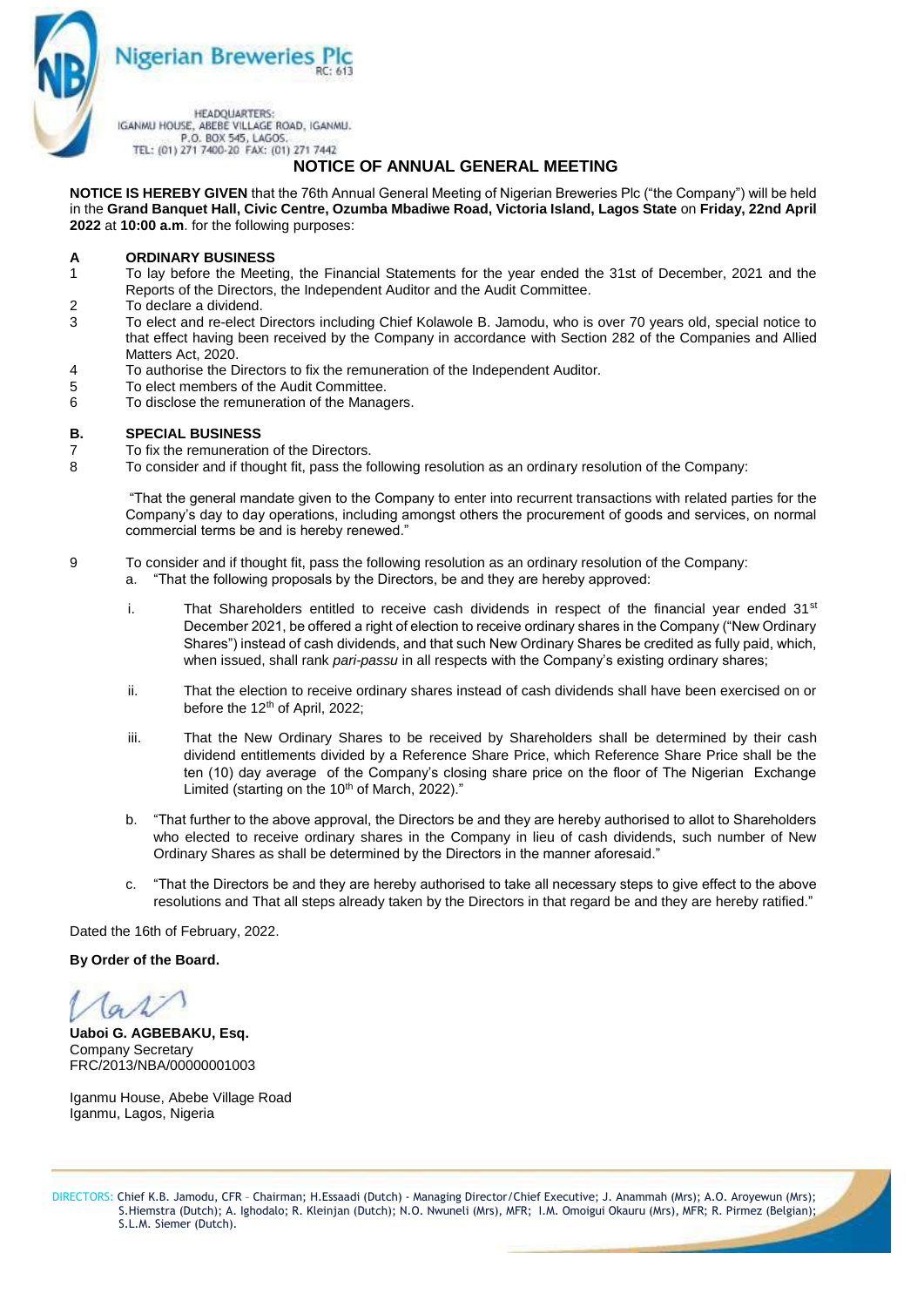#### **NOTES:**

### **(a) PROXIES**

In view of the Covid-19 pandemic and the need to ensure public health and safety, the Corporate Affairs Commission has approved that **attendance at this Annual General Meeting (AGM) shall be by Proxy only.** This approval was given in accordance with the Commission's "Guidelines on Holding of Annual General Meetings (AGM) of Public Companies Using Proxies".

Shareholders are thus required to appoint a proxy of their choice from the list of proxies contained in the blank Proxy Form included in the 2021 Annual Report and Accounts. To be valid for the AGM, a duly completed Proxy Form must be received in the office of the Registrar, First Registrars and Investor Services Limited, No. 2, Abebe Village Road, Iganmu, Lagos State or sent by e-mail to info@firstregistrarsnigeria.com or ebusiness@firstregistrarsnigeria.com, not later than **Wednesday, the 20th of April, 2022**. The Company has made arrangements for Stamp Duty to be paid on the proxy forms at its expense.

### **(b) LIVE STREAMING OF THE AGM**

The AGM will be streamed live online. This will enable Shareholders and other relevant Stakeholders who will not be attending the meeting physically to be part of the proceedings. The link for the live streaming will be made available on the Company's website: www.nbplc.com and by the Registrar, in due course.

### **(c) AUDIT COMMITTEE MEMBERS**

In accordance with Section 404(6) of the Companies and Allied Matters Act 2020 (CAMA), a Shareholder may nominate another Shareholder for election as a member of the Audit Committee by giving notice in writing of such nomination to the Company Secretary, not later than twenty one (21) days before the date of the AGM.

### **(d) DIVIDEND & CLOSURE OF REGISTER**

The total dividend is #12,921,331,039 (twelve billion, nine hundred and twenty one million, three hundred and thirty one thousand, thirty nine naira only) that is, 160 (one hundred and sixty) Kobo only per ordinary share of 50 (fifty) Kobo each. The total dividend is comprised of an interim dividend of N3,230,332,760 (three billion, two hundred and thirty million, three hundred and thirty two thousand, seven hundred and sixty Naira only), that is, 40 (forty) Kobo per share which had earlier been paid and a final dividend of ₦9,690,998,280 (nine billion, six hundred and ninety million, nine hundred and ninety eight thousand, two hundred and eighty Naira only), that is, 120 (One hundred and twenty) Kobo per share.

If the proposed final dividend of  $\text{H9},690,998,280$  (nine billion, six hundred and ninety million, nine hundred and ninety eight thousand, two hundred and eighty Naira only); that is, 120 (one hundred and twenty) Kobo per share is approved, it will be subject to deduction of withholding tax at the appropriate rate and the dividend will become payable on the 22<sup>nd</sup> of April, 2022, to Shareholders whose names appear on the Company's Register of Members at the close of business on the 9th of March, 2022. The Register will be closed from Thursday, 10th March 2022 to Wednesday, 16th March, 2022 (both dates inclusive) for the purpose of updating the Register.

## **(e) GENERAL MANDATE**

In line with The Nigerian Exchange Limited ("NGX") Rules on Transactions with Related Parties, the Company is required to seek a renewal of the general mandate from Shareholders as per item 8 of the agenda above. Members had given the general mandate to the Company at prior AGMs to enable it enter into related party transactions for the Company's day-to-day operations.

#### **(f) SHAREHOLDERS' RIGHT TO ASK QUESTIONS**

A Shareholder has the right to ask questions prior to the AGM. Such questions should be submitted in writing to the Company Secretary not less than a week before the date of the AGM via the email address: [mynbshares@heineken.com.](mailto:mynbshares@heineken.com)

## **(g) ELECTRONIC VERSION OF THE ANNUAL REPORT AND ACCOUNTS**

Electronic version (e-copy) of the 2021 Annual Report and Accounts will be available online for viewing and download via the Company's website, www.nbplc.com and that of the Registrar, [www.firstregistrarsnigeria.com.](http://www.firstregistrarsnigeria.com/) Shareholders who have updated their records with their email address will also receive the e-copy of the document.

### **(h) E-DIVIDEND MANDATE**

Shareholders who are yet to complete the e-Dividend Form or who need to update their records and relevant bank accounts are urged to complete the e-Dividend Form which can be detached/downloaded from the Annual Report and Accounts as well as from the website of the Company, [www.nbplc.com](http://www.nbplc.com/) or that of the Registrar, [www.firstregistrarsnigeria.com.](http://www.firstregistrarsnigeria.com/) The duly completed form should be returned to First Registrars and Investor Services Limited at No 2, Abebe Village Road, Iganmu, Lagos State.